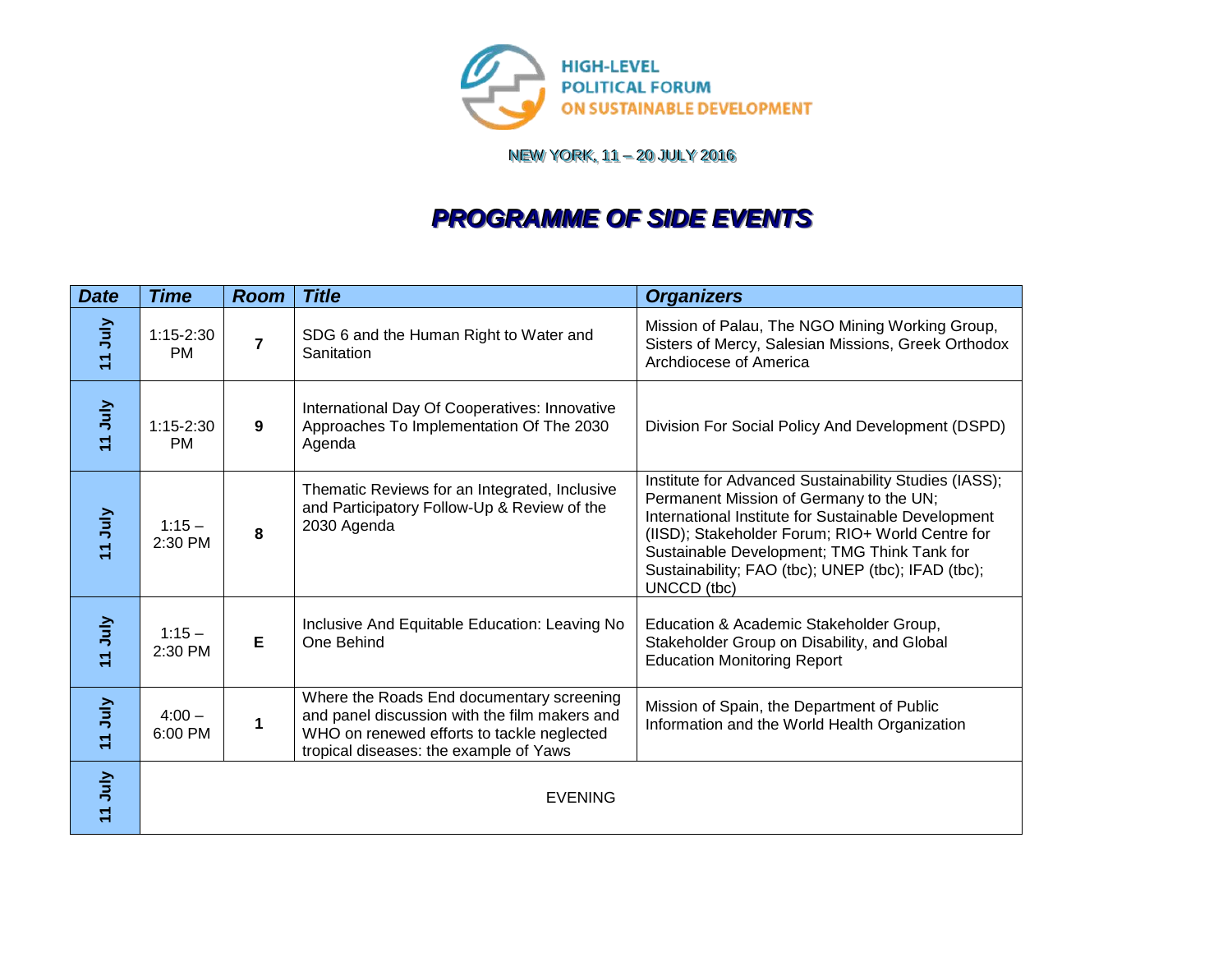| VING PT            | $6:15 -$<br>7:30 PM | D              | 2030 Agenda For Sustainable Development -<br>A Good Or Bad Start?<br>Civil Society Reflection Group Report Launch:<br>Spotlight On Sustainable Development 2016 | <b>Global Policy Forum</b>                     |
|--------------------|---------------------|----------------|-----------------------------------------------------------------------------------------------------------------------------------------------------------------|------------------------------------------------|
| VInn <sub>11</sub> | $6:15 -$<br>7:30 PM | 8              | Financing the SDGs in the Least Developed<br>Countries:<br>Diversifying the Financing Tool-box and<br><b>Managing Vulnerability</b>                             | UNDP and French Development Agency (AFD)       |
| VInt_LL            | $6:15 -$<br>7:30 PM | $\overline{7}$ | Connecting The Next Billion - Multistakeholder<br>Collaboration Towards The 2030 Agenda For<br>Sustainable Development                                          | Internet Society (ISOC)                        |
| VING LL            | $6:15 -$<br>7:30 PM | Е              | <b>Shadowing SDGs implementation: Civil Society</b><br>Action for implementation                                                                                | Social Watch Association of German Development |

| <b>TIJuly</b>  | $6:15 -$<br>7:30 PM        | D              | A Good Or Bad Start?<br>Civil Society Reflection Group Report Launch:<br>Spotlight On Sustainable Development 2016                | <b>Global Policy Forum</b>                                                                                                                                                                                                                                                                                                                                                                                                                                                                                                                                     |
|----------------|----------------------------|----------------|-----------------------------------------------------------------------------------------------------------------------------------|----------------------------------------------------------------------------------------------------------------------------------------------------------------------------------------------------------------------------------------------------------------------------------------------------------------------------------------------------------------------------------------------------------------------------------------------------------------------------------------------------------------------------------------------------------------|
| <b>VInc</b> LL | $6:15 -$<br>7:30 PM        | 8              | Financing the SDGs in the Least Developed<br>Countries:<br>Diversifying the Financing Tool-box and<br>Managing Vulnerability      | UNDP and French Development Agency (AFD)                                                                                                                                                                                                                                                                                                                                                                                                                                                                                                                       |
| <b>VInc</b> LL | $6:15 -$<br>7:30 PM        | $\overline{7}$ | Connecting The Next Billion - Multistakeholder<br>Collaboration Towards The 2030 Agenda For<br>Sustainable Development            | Internet Society (ISOC)                                                                                                                                                                                                                                                                                                                                                                                                                                                                                                                                        |
| <b>VIncht</b>  | $6:15 -$<br>7:30 PM        | E              | Shadowing SDGs implementation: Civil Society<br>Action for implementation                                                         | Social Watch Association of German Development                                                                                                                                                                                                                                                                                                                                                                                                                                                                                                                 |
|                |                            |                |                                                                                                                                   |                                                                                                                                                                                                                                                                                                                                                                                                                                                                                                                                                                |
| <b>Date</b>    | <b>Time</b>                | <b>Room</b>    | <b>Title</b>                                                                                                                      | <b>Organizers</b>                                                                                                                                                                                                                                                                                                                                                                                                                                                                                                                                              |
| 12 July        | $1:15 - 2:30$<br><b>PM</b> | 6              | Inter-Agency Task Force on Financing for<br>Development: Monitoring progress on the means<br>of implementation of the 2030 Agenda | <b>DESA/Financing for Development Office</b>                                                                                                                                                                                                                                                                                                                                                                                                                                                                                                                   |
| 12 July        | $1:15-2:30$<br><b>PM</b>   | $\overline{7}$ | Getting set for SDG implementation from local<br>to global<br>Presenting the GGEO, gender resource gap,<br>gender budget tools    | Women in Europe for a Common Future, Women's<br>Development<br>Environment<br>and<br>Organization,<br>Equidad de Genero, Women<br>Environmental<br>Programme, Asia Pacific Forum on Women, Law<br>and Development, Forum of Women's NGOs of<br>Krygyzstan, Global Forest Coalition, International<br>Women's Health Coalition, the Women's Major<br>Group + Reporting Member States to be confirmed<br>Gender Equality: Citizenship, Work and Family<br>(Equidad de Genero): Sathi All for Partnerships,<br>Habitat International Coalition; The Women's Major |
|                |                            |                |                                                                                                                                   | Group + Reporting Member States to be confirmed                                                                                                                                                                                                                                                                                                                                                                                                                                                                                                                |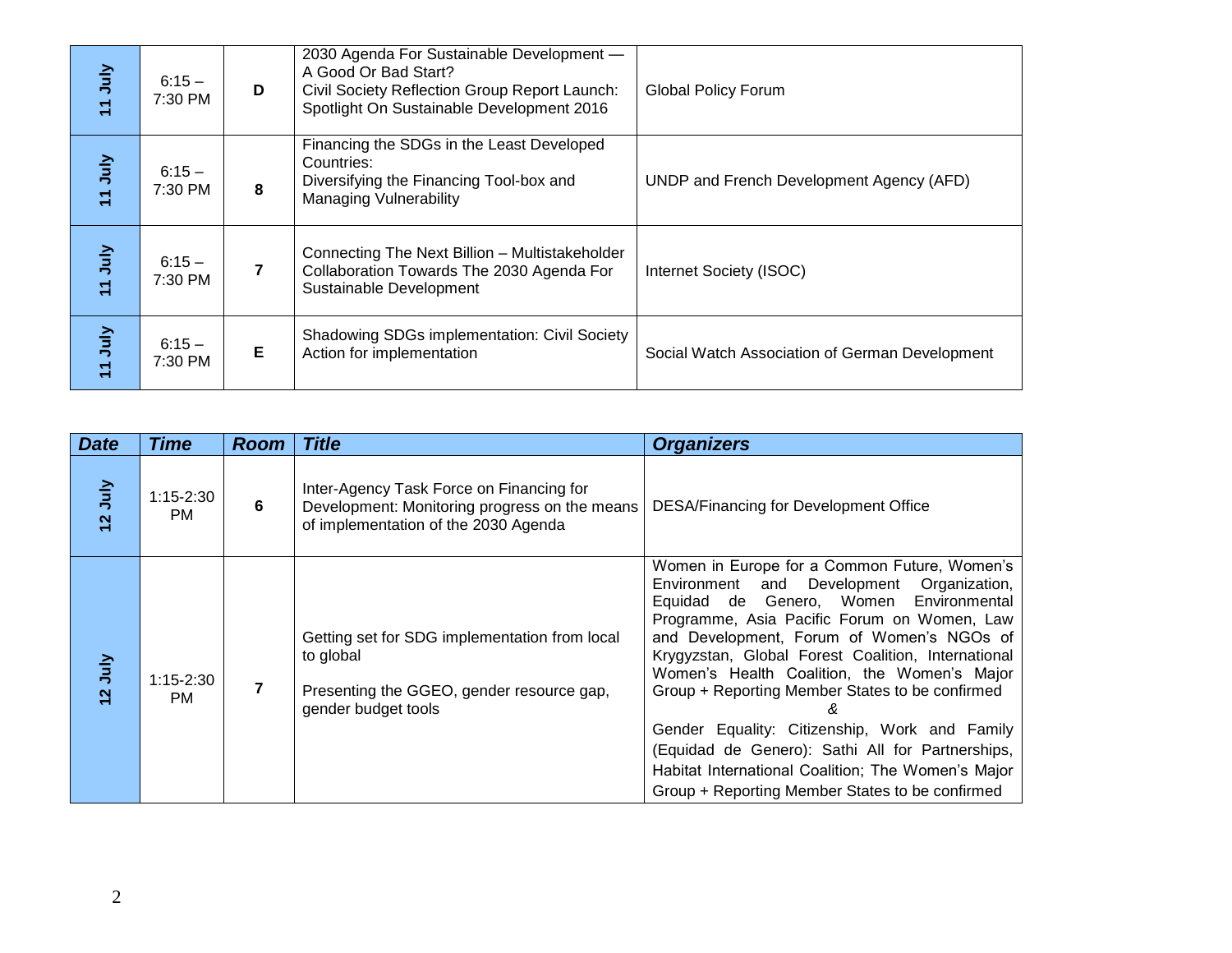| 12 July        | $1:15-2:30$<br><b>PM</b>         | 8                               | Achieving SDG2: Two initiatives to support the<br>development of national transformation pathways                                                                                                         | Institute For Sustainable Dvpmt. And International<br><b>Relations (IDDRI)</b><br>Sustainable Development Solutions Network<br>(UNSDSN)<br><b>Biovision</b>                                      |
|----------------|----------------------------------|---------------------------------|-----------------------------------------------------------------------------------------------------------------------------------------------------------------------------------------------------------|--------------------------------------------------------------------------------------------------------------------------------------------------------------------------------------------------|
| 12 July        | $1:15 -$<br>2:30 PM              | 11                              | Leaving No One Behind<br>A Human Rights Approach to Combating<br>Inequalities and Discrimination                                                                                                          | Center for Reproductive Rights<br>Amnesty International<br>PM of Finland to the UN<br>PM of Chile<br>OHCHR, IDA, HRW and CESR                                                                    |
| 12 July        |                                  |                                 | <b>EVENING</b>                                                                                                                                                                                            |                                                                                                                                                                                                  |
| 12 July        | $6:15 -$<br>7:30 PM              | E                               | Leave no One Behind: Ensuring Inclusion of the<br>Most Marginalised and<br>Socially Excluded<br><b>Communities in SDGs</b>                                                                                | CIVICUS along with Co-Sponsors Asia<br>Development Alliance, GCAP, Stakeholder Forum-<br>UK and Asia Dalit Rights Forum                                                                          |
| 12 July        | $6:15 -$<br>7:30 PM              | D                               | Civil Society Participation in National Voluntary<br>Reports:<br>What's<br>happening<br>and<br>what's<br>possible?                                                                                        | Fundación para Estudio e investigación de la Mujer<br>/ Working Major Group                                                                                                                      |
| 12 July        | $6:15 -$<br>7:30 PM              | 8                               | Atoms for Peace and Development - using<br>nuclear science and technology to support the<br>implementation of sustainable development goal<br>2 (zero hunger) and goal 6 (clean water and<br>sanitation). | Permanent Mission of the Philippines and the<br>International Atomic Energy Agency (IAEA)                                                                                                        |
|                |                                  |                                 |                                                                                                                                                                                                           |                                                                                                                                                                                                  |
| <b>Date</b>    | <b>Time</b>                      | <b>Room</b>                     | <b>Title</b>                                                                                                                                                                                              | <b>Organizers</b>                                                                                                                                                                                |
| <b>VInr St</b> | 11:00 AM<br>$-1:00$<br><b>PM</b> | 11                              | Human Rights in the Follow-up and Review of<br>the 2030 Agenda                                                                                                                                            | Permanent Mission of Denmark and Chile<br>Danish Institute for Human Rights,<br>Office of the High Commissioner for Human Rights                                                                 |
| <b>VInn</b> St | $1:15 - 2:30$                    | <b>UNICEF</b><br>House<br>Danny | No one Left behind: Evaluation in the service of<br>national follow up and review of progress                                                                                                             | United Nations Evaluation Group (UNEG), UN<br>Women, EvalGender+, in partnership with the<br>Government of Sri Lanka, Government of Tunisia,<br>Mexican's National Council for the evaluation of |
|                | <b>PM</b>                        | Kaye<br>Centre                  | towards the SDGs                                                                                                                                                                                          | Public Policies (CONEVAL), EvalSDG,<br>EvalPartners, UNDP, UNICEF, UNFPA                                                                                                                         |

| <b>Date</b> | <b>Time</b>                      | <b>Room</b>                                       | <b>Title</b>                                                                                                      | <b>Organizers</b>                                                                                                                                                                                                                                                            |
|-------------|----------------------------------|---------------------------------------------------|-------------------------------------------------------------------------------------------------------------------|------------------------------------------------------------------------------------------------------------------------------------------------------------------------------------------------------------------------------------------------------------------------------|
| VInc<br>13  | 11:00 AM<br>$-1:00$<br><b>PM</b> | 11                                                | Human Rights in the Follow-up and Review of<br>the 2030 Agenda                                                    | Permanent Mission of Denmark and Chile<br>Danish Institute for Human Rights,<br>Office of the High Commissioner for Human Rights                                                                                                                                             |
| YluL<br>13  | $1:15 - 2:30$<br>PM.             | <b>UNICEF</b><br>House<br>Danny<br>Kaye<br>Centre | No one Left behind: Evaluation in the service of<br>national follow up and review of progress<br>towards the SDGs | United Nations Evaluation Group (UNEG), UN<br>Women, EvalGender+, in partnership with the<br>Government of Sri Lanka, Government of Tunisia,<br>Mexican's National Council for the evaluation of<br>Public Policies (CONEVAL), EvalSDG,<br>EvalPartners, UNDP, UNICEF, UNFPA |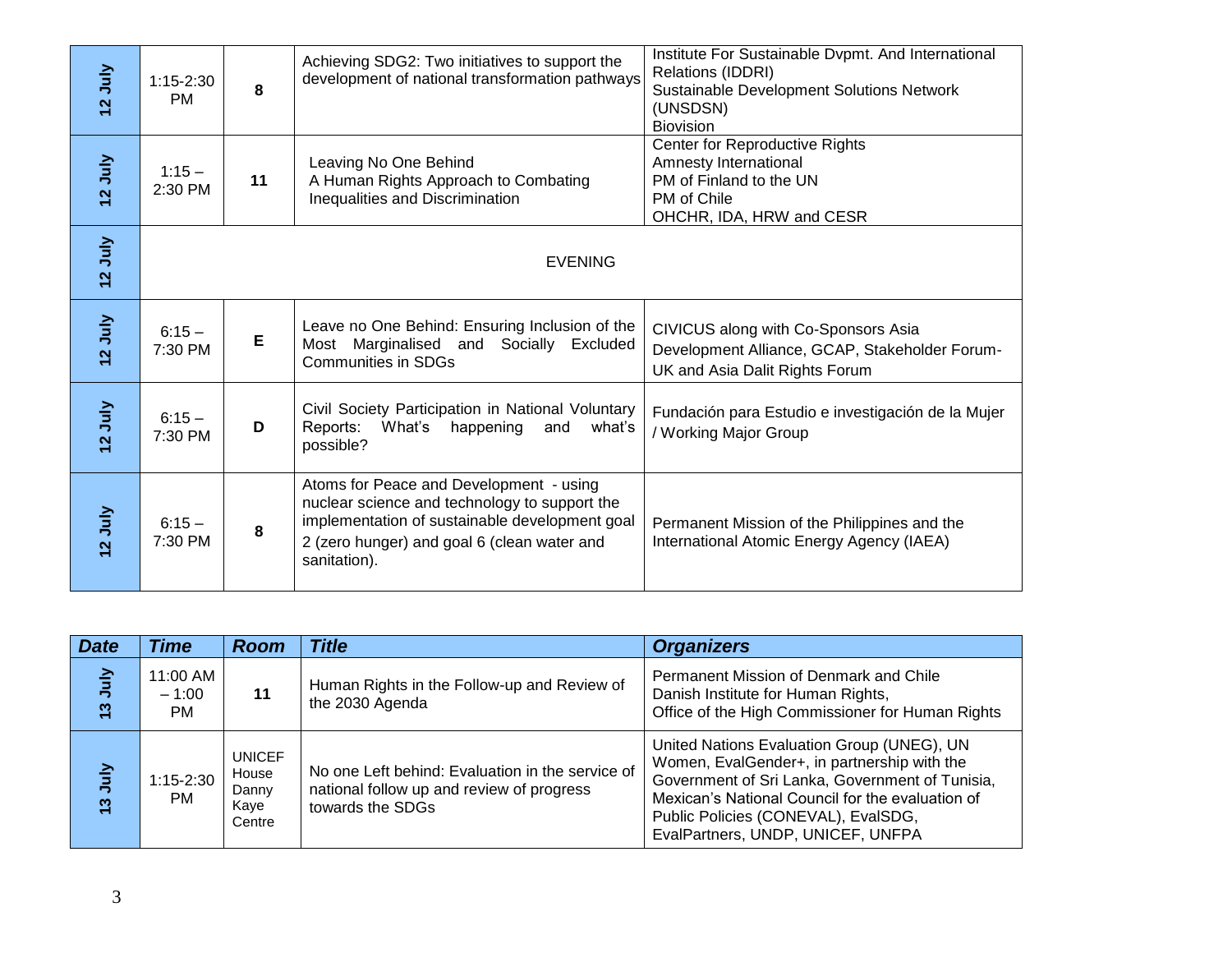| <b>VIncet</b> | $1:15 -$<br>2:30 PM | $\overline{7}$ | Leaving no child behind- key actions to reach<br>the furthers behind children first<br>Combined with:<br>Making partnerships working: the role of civil<br>society in protecting children from violence                                          | SOS Children's Villages International<br>&<br>ChildFund Alliance, Plan International, SOS<br>Children's Villages, Save the Children, World Vision<br>International (and others NGOs/CSOS)                                                                                                                                                                                                                                                  |
|---------------|---------------------|----------------|--------------------------------------------------------------------------------------------------------------------------------------------------------------------------------------------------------------------------------------------------|--------------------------------------------------------------------------------------------------------------------------------------------------------------------------------------------------------------------------------------------------------------------------------------------------------------------------------------------------------------------------------------------------------------------------------------------|
| 13 July       | $1:15 -$<br>2:30 PM | Е              | Implementing the SDGs "Ensuring that no one<br>is left Behind": evidence from grassroots'<br>economies<br>Combined with:<br>Strengthening SDG Implementation in Africa:<br>Perspectives from the Government of Sierra<br>Leone and Civil Society | International Presentation Association<br>NGO Committee on Social development<br>NGO committee on Financing for Development<br>International Association of Schools of Social Work<br>Daughters of Charity<br>Religious of the Sacred Heart of Mary<br>&<br><b>CAFOD &amp; CARITAS Internationalis</b>                                                                                                                                     |
| I3 July       | $1:15 -$<br>2:30 PM | 8              | Mainstreaming Gender & Ageing in the SDGs:<br>Leaving No One Behind                                                                                                                                                                              | <b>UNDP/BPPS/Gender Division</b>                                                                                                                                                                                                                                                                                                                                                                                                           |
| 13 July       | $1:15 -$<br>2:30 PM | D              | How can the private sector support Universa<br>Health Coverage to help deliver on the promise<br>to leave no one behind?                                                                                                                         | GlaxoSmithKline Save The Children                                                                                                                                                                                                                                                                                                                                                                                                          |
| 13 July       | $1:15 -$<br>2:30 PM | $\mathbf 1$    | Putting the Sustainable Development Goals into<br>Action with poverty, environment and climate at<br>the centre                                                                                                                                  | Government of Finland, Government of Bangladesh<br>and Government of Indonesia (Fiscal Policy<br>Agency, Ministry of Finance); Government of Nepal<br>(Ministry of Federal Affairs and Local Development)<br>International Institute for Environment; WWF<br>International; Development Alternatives;<br>Bangladesh Centre for Advanced Studies (BCAS);<br>The Ecosystem Services for Poverty Alleviation<br>(ESPA) and OECD/DAC/ENVIRONET |
| 13 July       | $1:15 -$<br>2:30 PM | $6\phantom{1}$ | Report launch entitled" Financing the United<br>Nations Development System Current Trends<br>and New Directions"                                                                                                                                 | Co-organized by Dag Hammarskjold Foundation in<br>Partnership with the UN Multi-Partner Trust Fund<br>Office (UNDP)                                                                                                                                                                                                                                                                                                                        |
| 4             |                     |                |                                                                                                                                                                                                                                                  |                                                                                                                                                                                                                                                                                                                                                                                                                                            |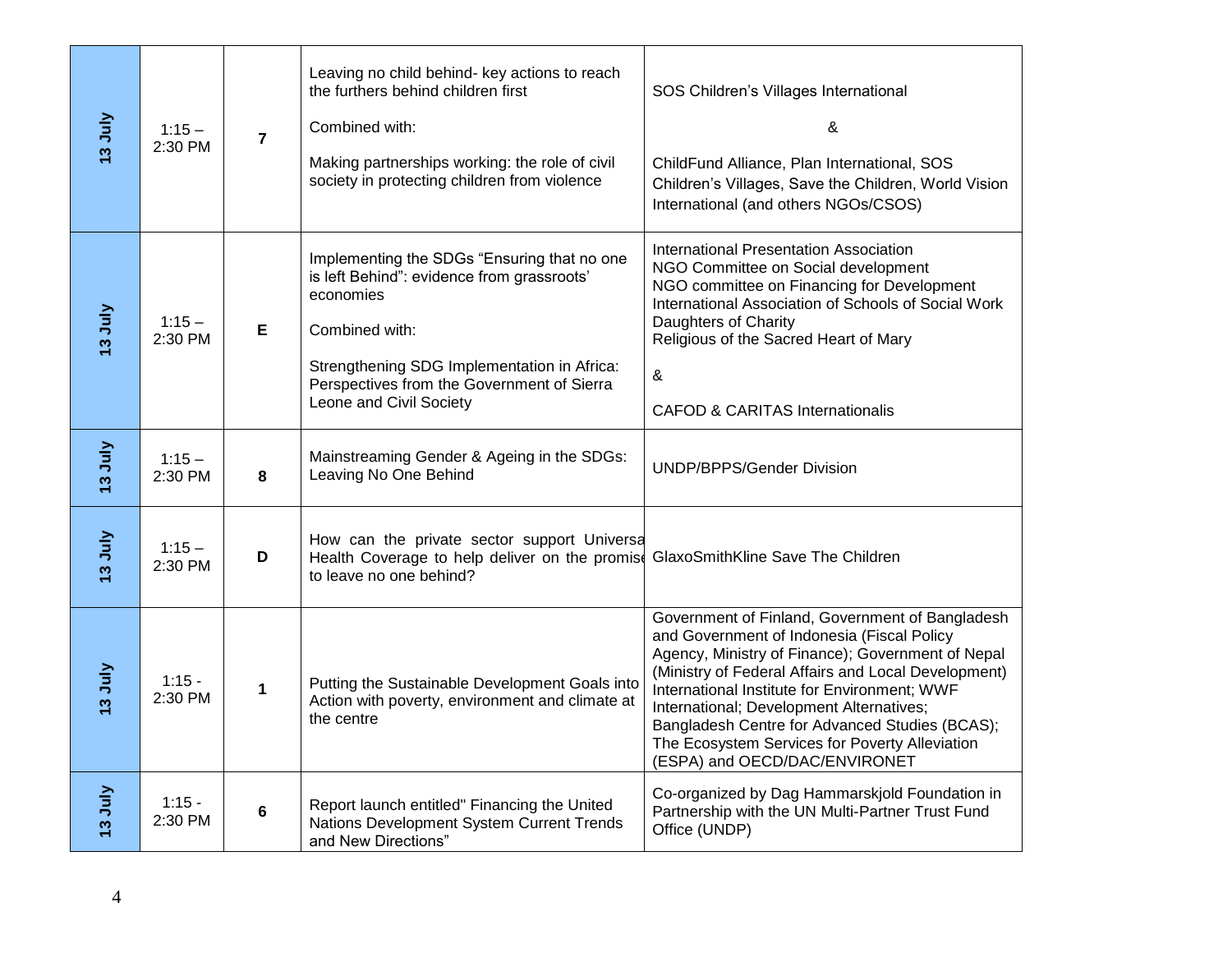| 3 July         |                     | <b>EVENING</b>                                    |                                                                                                                                                              |                                                                                                                                                                                         |  |  |  |
|----------------|---------------------|---------------------------------------------------|--------------------------------------------------------------------------------------------------------------------------------------------------------------|-----------------------------------------------------------------------------------------------------------------------------------------------------------------------------------------|--|--|--|
| <b>Ta July</b> | $6:15 -$<br>7:30 PM | $\overline{7}$                                    | <b>Empowering Youth Through Partnerships</b>                                                                                                                 | Peace Boat US<br>&<br>Dutch Youth Council                                                                                                                                               |  |  |  |
| <b>VIncet</b>  | $6:15 -$<br>7:30 pm | E                                                 | Addressing Food Security and Nutrition in<br><b>Protracted Crises</b>                                                                                        | Arab Group for the Protection of Nature, AlHaq, Al-<br>Mezan, United Nations Economic and Social<br>Commission for Western Asia (ESCWA), United<br>Nations Environment Programme (UNEP) |  |  |  |
| <b>VIncet</b>  | $6:15 -$<br>7:30 PM | 8                                                 | Leave no one behind: safe and sustainable<br>mobility to reduce poverty                                                                                      | <b>FIA Foundation</b>                                                                                                                                                                   |  |  |  |
| <b>VIncet</b>  | $6:15 -$<br>7:30 PM | D                                                 | From theory to practice: Integration of climate<br>change and sustainable development planning                                                               | <b>Climate Action Network International</b><br><b>World Resources Institute</b><br><b>Christian Aid and UN-NGLS</b>                                                                     |  |  |  |
| <b>VIncet</b>  | $6:15 -$<br>7:30 PM | <b>UNICEF</b><br>House<br>Danny<br>Kaye<br>Centre | <b>Evaluation: Service for Future National SDGs</b><br>Reports                                                                                               | <b>UNDP</b><br>United Nations Evaluation Group (UNEG)<br><b>EVALSDGs</b>                                                                                                                |  |  |  |
| 13 July        | $6:15 -$<br>7:30 PM | $6\phantom{1}$                                    | Interactive Panel Discussion on Integrated<br>Approaches that leave no one behind in the<br>Implementation of the 2030 Agenda for<br>Sustainable Development | Co-sponsors: Government of Jordan, the European<br>Commission, UNCCD and UNEP.<br>Together with the UN Regional Commissions.                                                            |  |  |  |
| 13 July        | $6:15 -$<br>7:30 PM | 10                                                | Partnering To Achieve Goal 2                                                                                                                                 | <b>International Agri-Food Network</b>                                                                                                                                                  |  |  |  |
| 5              |                     |                                                   |                                                                                                                                                              |                                                                                                                                                                                         |  |  |  |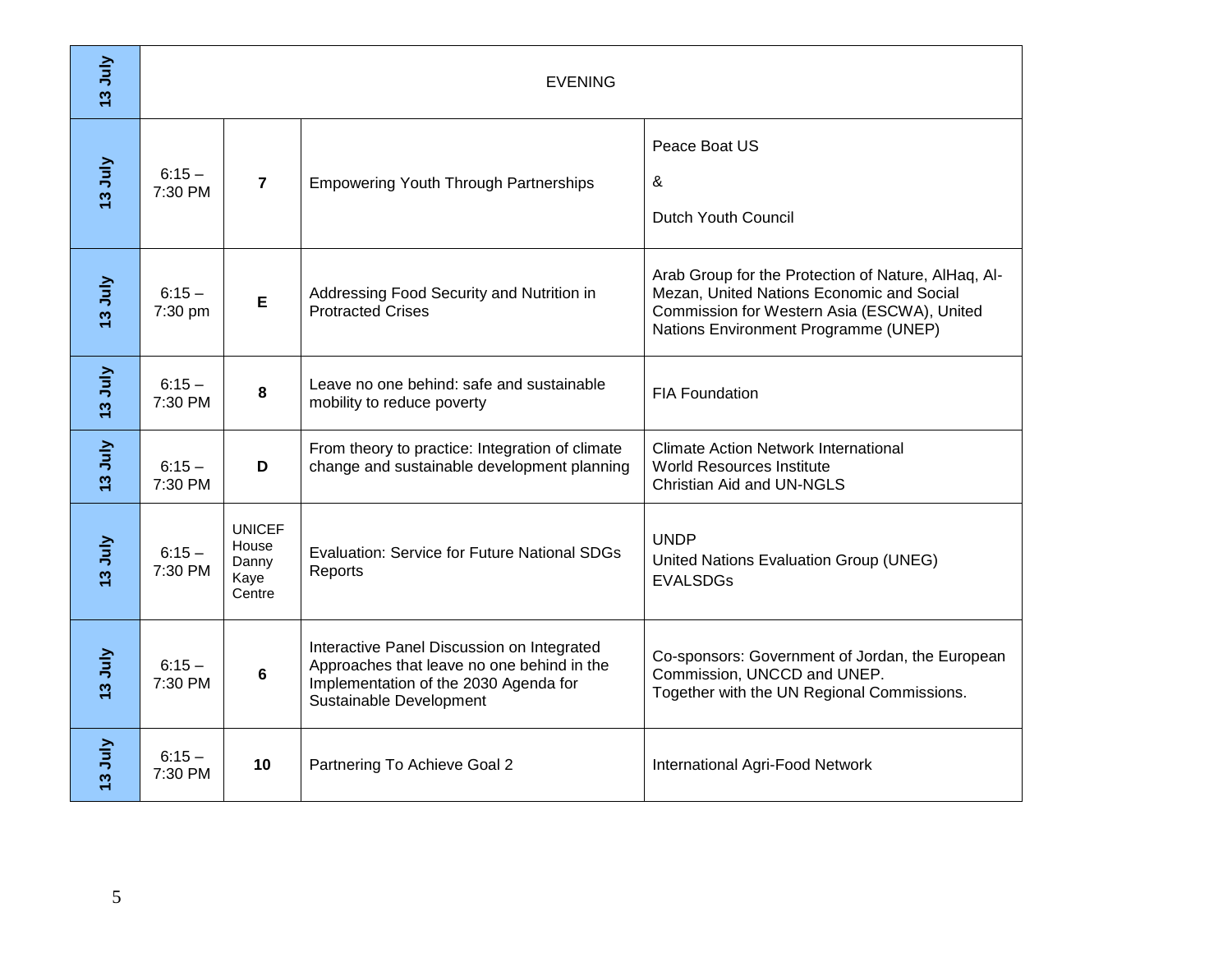| <b>Date</b> | <b>Time</b>                | <b>Room</b>    | <b>Title</b>                                                                                                                                                                                           | <b>Organizers</b>                                                                                                                                                                                                                                         |
|-------------|----------------------------|----------------|--------------------------------------------------------------------------------------------------------------------------------------------------------------------------------------------------------|-----------------------------------------------------------------------------------------------------------------------------------------------------------------------------------------------------------------------------------------------------------|
| 14 July     | $1:15-2:30$<br><b>PM</b>   | D              | Global Sustainable Development Report 2016                                                                                                                                                             | Division for Sustainable Development/DESA                                                                                                                                                                                                                 |
| 14 July     | $1:15 - 2:30$<br><b>PM</b> | $\overline{7}$ | Developing Institutional Mechanisms to Deliver<br>Action and Engage Stakeholders - Sharing Good<br>Practices between Finland and Colombia on the<br>Implementation of the Agenda 2030                  | Permanent Mission of Finland to the UN,<br>Permanent Mission of Colombia to the UN                                                                                                                                                                        |
| 14 July     | $1:15-2:30$<br><b>PM</b>   | 8              | Inclusive local economic development as a<br>transformative solution across SDGs: Removing<br>barriers for women's economic empowerment<br>Combined with:<br>The Global Gender and Environment Outlook | UNCDF, UNDP and UN Women<br>&<br>.Network of Women Ministers and Leaders for the<br>Environment (NWMLE);<br>•United Nations Environment Programme (UNEP);<br>•UN Women:<br>*Women in Europe for a Common Future (WECF<br>International);                  |
| 14 July     | $1:15 -$<br>2:30 PM        | Е              | <b>EVERYONE COUNTS: Using Citizen-generated</b><br>data for accountability towards the SDGs                                                                                                            | International Disability Alliance (IDA) and the<br>International Disability, Development Consortium<br>(IDDC), Stakeholder Group on Ageing (SGA), and<br>Member States (TBC)<br>&<br>CARE International, World Vision, Kwantu Ltd,<br>Member States (TBC) |
| 14 July     | $1:15 -$<br>2:30 PM        | 6              | Working with young people towards peaceful<br>and inclusive societies:<br>UN Security Council Resolution 2250 and the<br><b>SDGs</b>                                                                   | Civil Society Platform For Peacebuilding And<br>Statebuilding (CSPPS)<br>&<br>CSPPS - Civil Society Platform for Peacebuilding<br>and Statebuilding                                                                                                       |
| 14 July     |                            |                | <b>EVENING</b>                                                                                                                                                                                         |                                                                                                                                                                                                                                                           |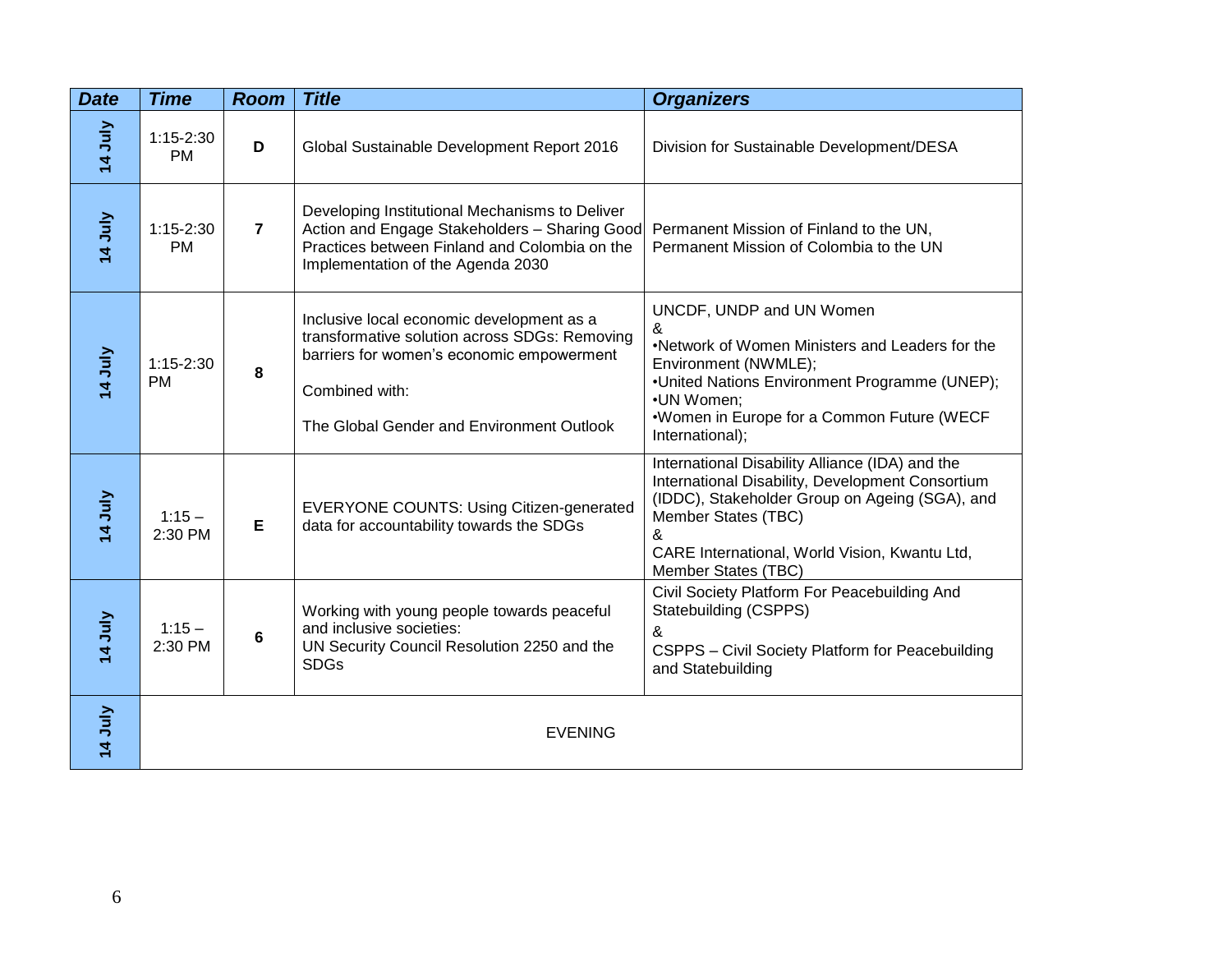| 14 July        | $6:15 -$<br>7:30 PM | D              | Measuring Peaceful, Just and Inclusive Societies:<br>Launch of the SDG16 Data Initiative                                                                          | "SDG 16 Data Initiative:" International IDEA,<br>Institute for Economics and Peace (IEP), Global<br>Forum for Media Development (GFMD), Namati,<br>Open Society Foundations (OSF), Peace Research<br>Institute Oslo (PRIO), Saferworld, Results for<br>Development (R4D), Small Arms Survey (SAS),<br><b>Sustainable Development Solutions Network</b><br>(SDSN), Transparency, Accountability &<br>Participation (TAP) Network, Transparency<br>International, and World Justice Project (WJP) |
|----------------|---------------------|----------------|-------------------------------------------------------------------------------------------------------------------------------------------------------------------|-------------------------------------------------------------------------------------------------------------------------------------------------------------------------------------------------------------------------------------------------------------------------------------------------------------------------------------------------------------------------------------------------------------------------------------------------------------------------------------------------|
| 14 July        | $6:15 -$<br>7:30 PM | 8              | Role of Korea and Japan for Effective<br>implementation of SDGs as Development<br>Provider                                                                        | Korea NGO Council for Overseas Development<br>Cooperation (KCOC)                                                                                                                                                                                                                                                                                                                                                                                                                                |
| <b>14 July</b> | $6:15 -$<br>7:30 PM | $\overline{7}$ | Modelling tools for Sustainable Development<br>policies: a platform to address the economic,<br>social and environmental dimensions of<br>sustainable development | DPAD/DESA                                                                                                                                                                                                                                                                                                                                                                                                                                                                                       |

| 14 July        | $6:15 -$<br>7:30 PM      | D               | Measuring Peaceful, Just and Inclusive Societies:<br>Launch of the SDG16 Data Initiative                                                                          | Open Society Foundations (OSF), Feace Research<br>Institute Oslo (PRIO), Saferworld, Results for<br>Development (R4D), Small Arms Survey (SAS),<br>Sustainable Development Solutions Network<br>(SDSN), Transparency, Accountability &<br>Participation (TAP) Network, Transparency<br>International, and World Justice Project (WJP) |
|----------------|--------------------------|-----------------|-------------------------------------------------------------------------------------------------------------------------------------------------------------------|---------------------------------------------------------------------------------------------------------------------------------------------------------------------------------------------------------------------------------------------------------------------------------------------------------------------------------------|
| 14 July        | $6:15 -$<br>7:30 PM      | 8               | Role of Korea and Japan for Effective<br>implementation of SDGs as Development<br>Provider                                                                        | Korea NGO Council for Overseas Development<br>Cooperation (KCOC)                                                                                                                                                                                                                                                                      |
| 14 July        | $6:15 -$<br>7:30 PM      | $\overline{7}$  | Modelling tools for Sustainable Development<br>policies: a platform to address the economic,<br>social and environmental dimensions of<br>sustainable development | DPAD/DESA                                                                                                                                                                                                                                                                                                                             |
|                |                          |                 |                                                                                                                                                                   |                                                                                                                                                                                                                                                                                                                                       |
| <b>Date</b>    | <b>Time</b>              | <b>Room</b>     | <b>Title</b>                                                                                                                                                      | <b>Organizers</b>                                                                                                                                                                                                                                                                                                                     |
| <b>VInr</b> 51 | 1:15-2:30<br><b>PM</b>   | $5\phantom{.0}$ | Localizing the SDGs: transforming global goals<br>into local realities                                                                                            | United Nations Development Programme (UNDP)                                                                                                                                                                                                                                                                                           |
|                |                          |                 |                                                                                                                                                                   |                                                                                                                                                                                                                                                                                                                                       |
| 15 July        | $1:15-2:30$<br><b>PM</b> | 8               | Implementing the health aspects of the Sendai<br>Framework for Disaster Risk Reduction- follow<br>up on the « Bangkok Principles »                                | Royal Thai Government, the UN Office for Disaster<br>Risk Reduction (UNISDR) and WHO                                                                                                                                                                                                                                                  |
| <b>VInr</b> 5  | $1:15 -$<br>2:30 PM      | D               | Leaving No One Behind In Food Security And<br>Nutrition Governance: The Committee On World<br>Food Security's Inclusive Process And Policy<br>Tools               | Committee on World Food Security (CFS);<br>Switzerland                                                                                                                                                                                                                                                                                |
| <b>VInr</b> 5  | 1:15-2:30<br><b>PM</b>   | 6               | Moving Forward: Securing the rights and<br>contributions of indigenous peoples in the 2030<br>Agenda                                                              | Secretariat of the Permanent Forum on Indigenous<br>Issues (SPFII, DSPD, DESA) and International Fund<br>for Agricultural Development (IFAD) in cooperation<br>with the Permanent Mission of Australia to the United<br><b>Nations</b>                                                                                                |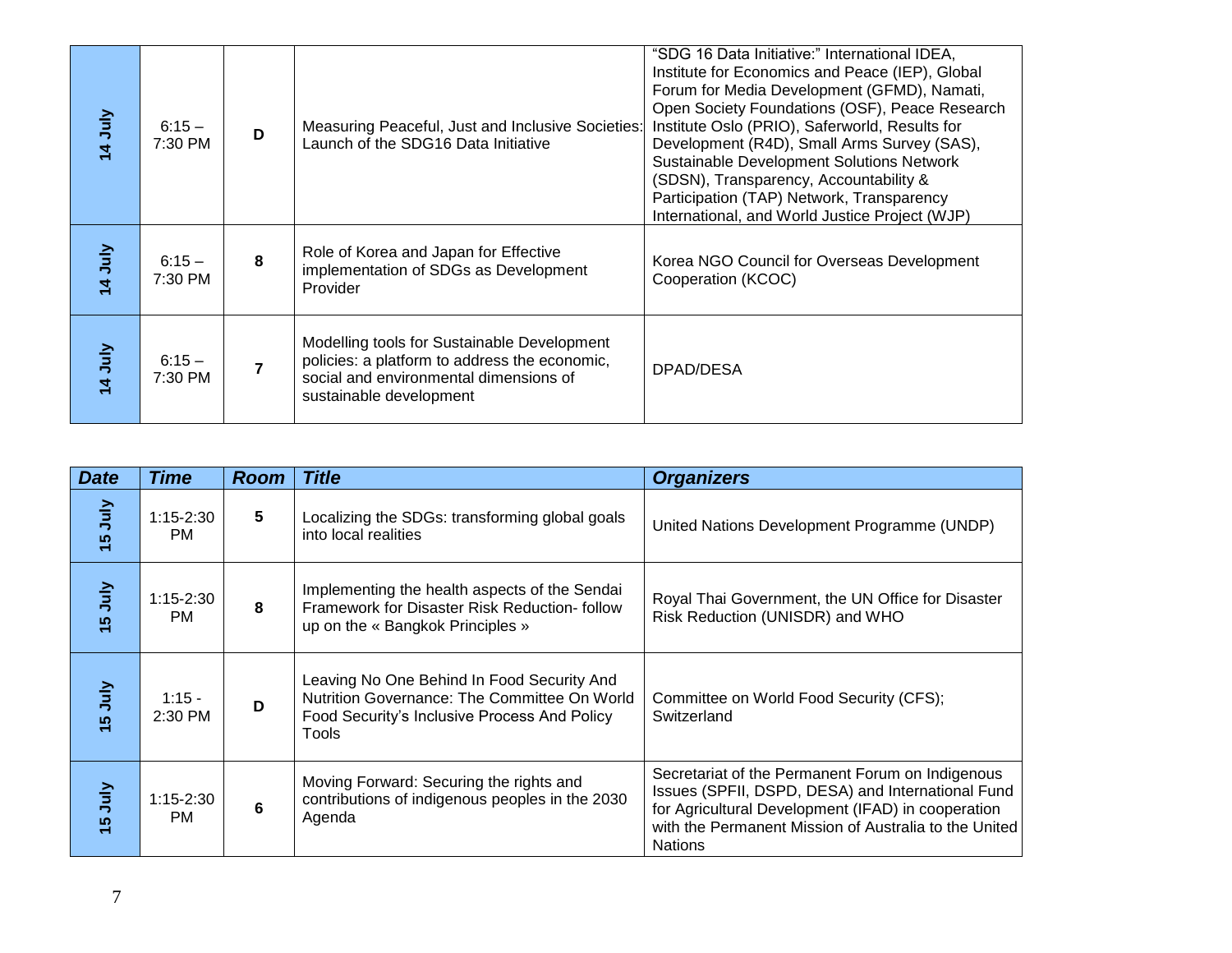| <b>VInr</b> 51                        | $1:15-2:30$<br><b>PM</b> | 7                                | Implementing 2030 Agenda for Sustainable<br>Development in the Arab region:<br>Ensuring no one left behind                                                                                               | League of Arab States<br>UNDP, ESCWA and AWO                                                                                                                                                                                                                                                                                                                                                                                                                             |
|---------------------------------------|--------------------------|----------------------------------|----------------------------------------------------------------------------------------------------------------------------------------------------------------------------------------------------------|--------------------------------------------------------------------------------------------------------------------------------------------------------------------------------------------------------------------------------------------------------------------------------------------------------------------------------------------------------------------------------------------------------------------------------------------------------------------------|
| VInr <sub>91</sub>                    | 1:15-2:30<br><b>PM</b>   | 10 <sup>°</sup>                  | Unpacking The Leave No One Behind Promise<br>For Children<br>Combined with:<br>Putting the Furthest Behind First in Education -<br>Delivering SDG 4 for the most marginalized and<br>vulnerable children | Childfund Alliance, Save The Children, SOS<br>Children's Villages And World Vision<br>&<br>Save the Children                                                                                                                                                                                                                                                                                                                                                             |
| <b>VInr</b> 5                         | $1:15-2:30$<br><b>PM</b> | 4                                | ICTs as a catalyst for sustainable development                                                                                                                                                           | International Telecommunications Union (ITU) &<br>Global e-Sustainability Initiative (GeSI)                                                                                                                                                                                                                                                                                                                                                                              |
| VInc <sub>5</sub>                     | $1:15-2:30$<br><b>PM</b> | 12                               | Mobilizing the commitment of volunteers to<br>ensure that we leave no one behind                                                                                                                         | Co-sponsored by the Permanent Mission of<br>Germany to the UN, the Ministry of Foreign Affairs<br>and Development France and the Ministry of<br>Foreign Affairs and Trade of the Independent State<br>of Samoa and organized by the Volunteer Groups<br>Alliance, Cuso International, Commission on<br>Volunteer Service and Action, FK Norway, France<br>Volontaires, IAVE, International Forum for<br>Volunteering in Development, UN Volunteers,<br>Uniterra, and VSO |
| <b>VInr</b> 51                        | $1:15 -$<br>3:00 PM      | Uganda<br>House<br>Conf.<br>Room | Making the People Count: Democratic<br>Accountability and the 2030 Agenda for<br>Sustainable Development                                                                                                 | International Institute for Democracy and Electoral<br>Assistance IDEA;<br>Permanent Mission of Mongolia to the UN;<br>International Development Law Organization (IDLO)<br>Venue: Uganda House Conference Room, 336 E<br>45th Street (between 1st/2nd Avenues)                                                                                                                                                                                                          |
| $\tilde{\mathsf{H}}$<br>$\frac{6}{1}$ | <b>EVENING</b>           |                                  |                                                                                                                                                                                                          |                                                                                                                                                                                                                                                                                                                                                                                                                                                                          |
| <b>VInr</b> 51                        | $6:15 -$<br>7:30 PM      | D                                | Managing interactions across SDGs: a tool for<br>policymakers                                                                                                                                            | International Council for Science (ICSU)- lead;<br>Partners: SEI, IIASA, UNU-IIGH, IRD (tbc),<br>UNDESA (tbc)                                                                                                                                                                                                                                                                                                                                                            |
| 8                                     |                          |                                  |                                                                                                                                                                                                          |                                                                                                                                                                                                                                                                                                                                                                                                                                                                          |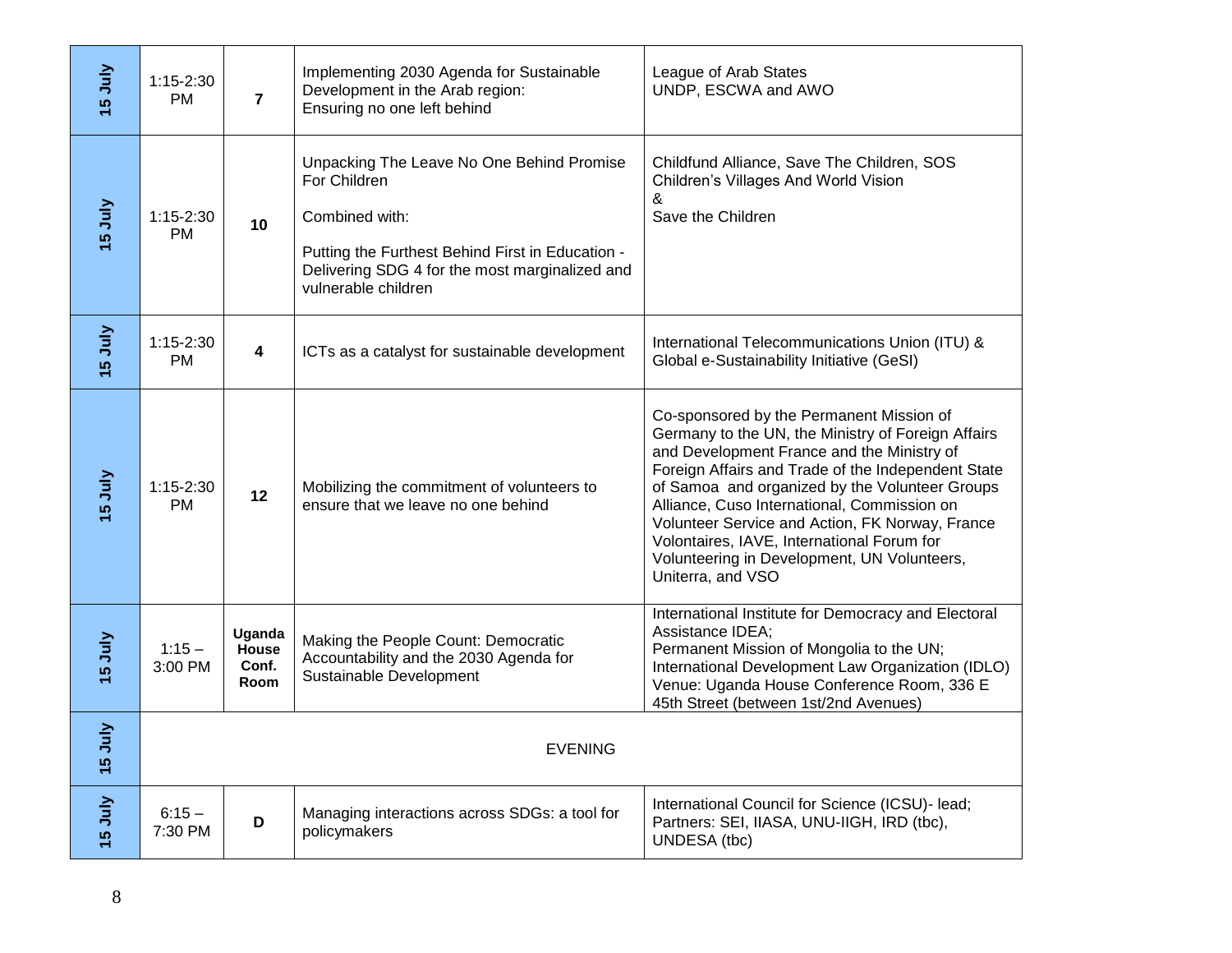| <b>VInr</b> 51               | $6:15 -$<br>7:30 PM           | E              | No one is left behind: Science policy forum in<br>the stakeholder group Scientific and<br><b>Technological Community</b><br><b>Climate Services for Sustainable Water</b><br>Resources Management                                                                                                                                       | World Meteorological Organization (WMO),<br><b>UNESCO-International Hydrological Programme</b><br>(HHP)                                                                                                                                                                                                                                                                                                                                                                            |
|------------------------------|-------------------------------|----------------|-----------------------------------------------------------------------------------------------------------------------------------------------------------------------------------------------------------------------------------------------------------------------------------------------------------------------------------------|------------------------------------------------------------------------------------------------------------------------------------------------------------------------------------------------------------------------------------------------------------------------------------------------------------------------------------------------------------------------------------------------------------------------------------------------------------------------------------|
| <b>VInn</b> 51               | $6:15 -$<br>7:30 PM           | 8              | Out-of-school, out of sight? How to reach<br>millions of children and youth denied education<br>opportunities, including in emergency and crises<br>contexts                                                                                                                                                                            | <b>UNESCO Institute for Statistics and UNESCO</b><br><b>Global Education Monitoring Report</b><br>&<br>BE2 Education in Emergencies and Crises Working<br>Group: Deutsche Gesellschaft für Internationale<br>Zusammenarbeit (GIZ), International Institute for<br>Educational Planning (IIEP), International Network<br>for Education in Emergencies (INEE), United<br>Nations, High Commissioner for Refugees<br>(UNCHR), UNESCO Institute for Statistics (UIS),<br><b>UNICEF</b> |
| <b>VInr</b> 5                | $6:15 -$<br>7:30 PM           | $\overline{7}$ | Positioning Universal Access To Srhr As<br>Integral To Achieving The SDGs:<br>Why Do People Get Left Behind?<br>Combined with:<br>Leaving No One Behind- What Does This Mean<br>For People Left Furthest Behind In Realising<br>Gender-Equality And Sexual And Reproductive<br>Health And Rights In The Regions Of The<br>Global South? | Asian-Pacific Research & Resource Center For<br>Women (ARROW)<br>&<br>Asian-Pacific Resource And Research Centre For<br>Women (ARROW)                                                                                                                                                                                                                                                                                                                                              |
| <b>VInr</b> 51               | $6:15 -$<br>7:30<br><b>PM</b> | 10             | How can national level strategic planning<br>ensure that no one is left behind?                                                                                                                                                                                                                                                         | <b>Stockholm Environment Institute</b><br>Independent Research Forum<br>Government of Sweden<br>Government of Colombia (to be confirmed)                                                                                                                                                                                                                                                                                                                                           |
| <u>V</u> In<br>$\frac{6}{1}$ | $6:15 -$<br>7:30 PM           | A              | Are we already being left behind?<br>The role of civil society and stakeholders on<br>national reviews of the 2030 Agenda for<br>Sustainable Development                                                                                                                                                                                | Together 2030 and Partners                                                                                                                                                                                                                                                                                                                                                                                                                                                         |
| 9                            |                               |                |                                                                                                                                                                                                                                                                                                                                         |                                                                                                                                                                                                                                                                                                                                                                                                                                                                                    |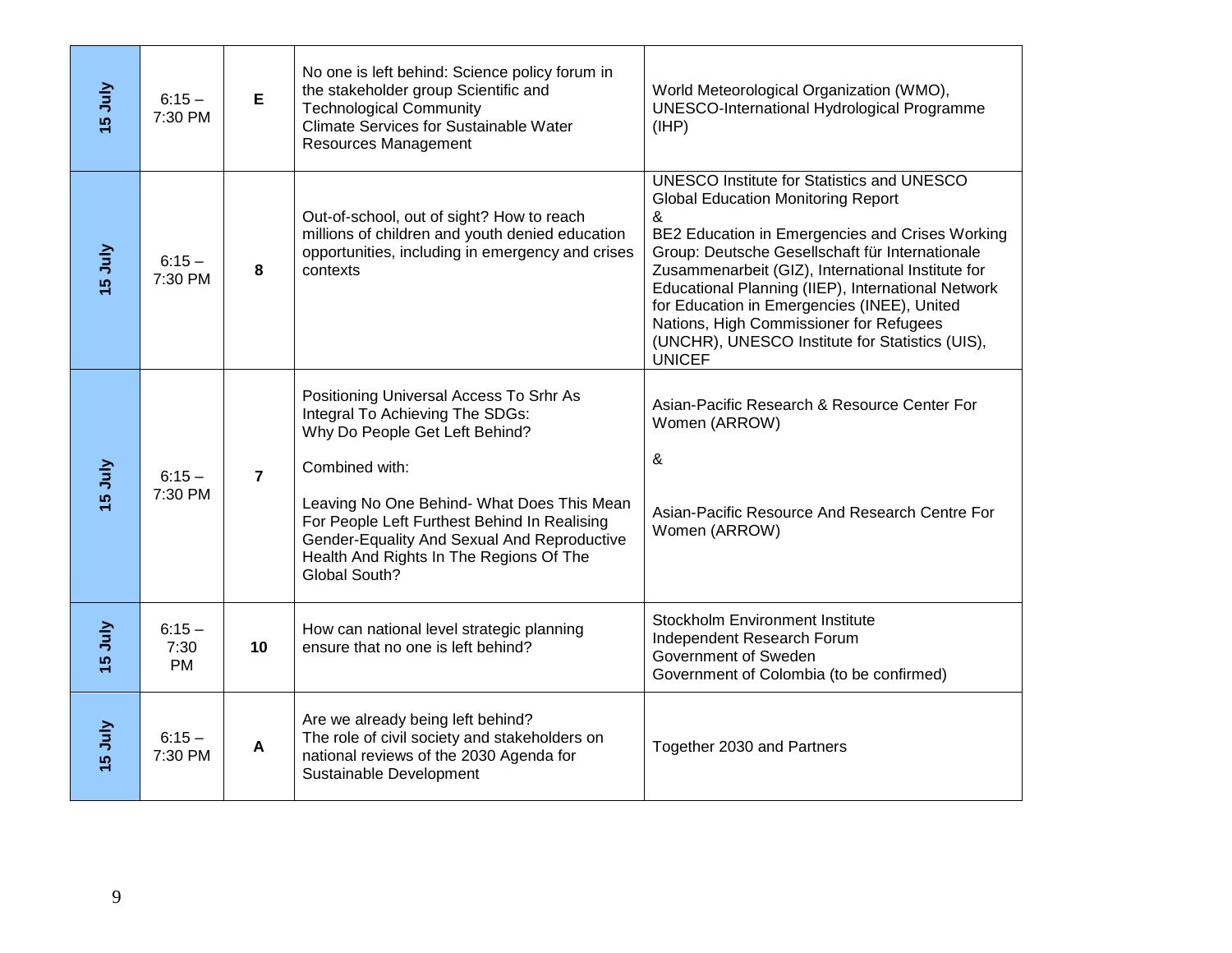| <b>Date</b>        | <b>Time</b>              | Room                    | <b>Title</b>                                                                                                                                                | <b>Organizers</b>                                                                                                                                                                    |
|--------------------|--------------------------|-------------------------|-------------------------------------------------------------------------------------------------------------------------------------------------------------|--------------------------------------------------------------------------------------------------------------------------------------------------------------------------------------|
| <b>Ann</b><br>St   | $7:45-$<br>9:00 AM       | $\mathbf B$             | Follow the money: using open data to track<br>SDG funding and results                                                                                       | Transparency International, Publish What You<br>Fund, IATI Secretariat, Bangladesh, Sweden,<br>Canada and Colombia                                                                   |
| VInr <sub>8</sub>  | $1:00 -$<br>2:15 PM      | $\, {\bf B}$            | Launch - 2016 OECD Development Co-<br>operation Report                                                                                                      | United Kingdom Mission to the United Nations,<br>OECD, and the Mexican Agency for International<br>Development Co-operation                                                          |
| <b>VInr 81</b>     | $1:15-2:30$<br><b>PM</b> | $\mathbf{3}$            | Mobilizing Parliaments for the SDGs                                                                                                                         | Inter-Parliamentary Union (IPU)                                                                                                                                                      |
| <b>VInr</b> 8      | $1:15-2:30$<br><b>PM</b> | E                       | The Global Partnership for Sustainable<br>Transport (GPST): Facilitating public-private<br>sector contributions to the SDGs in the<br>Framework of the HLPF | The Global Partnership for Sustainable Transport<br>(GPST)<br>International Road Transport Union (IRU)<br>The United Nations Global Compact<br>The Global Business Alliance for 2030 |
| <b>VInr</b> 8      | $1:15-2:30$<br><b>PM</b> | $5\phantom{.0}$         | Walking the Talk: Transformative Pathways for<br>Achieving the SDGs                                                                                         | UNRISD; Permanent Mission of Sweden;<br>Permanent Mission of Uruguay                                                                                                                 |
| VInr <sub>81</sub> | $1:15-2:30$<br>PM.       | $\overline{\mathbf{4}}$ | Africa and the 2030 Sustainable Development<br>Agenda: Mobilizing the MOIs.                                                                                 | China, Egypt, Germany, Uganda, the UNDP and the<br>World Bank.                                                                                                                       |
| <b>VInr</b> 8      | $1:15-2:30$<br><b>PM</b> | $\mathbf c$             | Achieving SDG7: Follow-up, Review,<br><b>Implementation and Nexuses</b>                                                                                     | Executive Office of the Secretary-General (EOSG),<br><b>United Nations</b>                                                                                                           |
| <b>Ann</b><br>18   | $1:15 -$<br>2:30 PM      | $\overline{7}$          | A renewed European development policy in<br>response to the UN 2030 Agenda: revision of<br>the European Consensus on Development"                           | European Commission / EU Delegation to the<br><b>United Nations</b>                                                                                                                  |
| <b>VInr</b> 8      | $1:15 -$<br>2:30 PM      | 12                      | Non-communicable diseases in the context of<br>the 2030 Agenda for Sustainable Development:<br>Leaving No One Behind                                        | Permanent Mission of the Russian Federation to the<br>United Nations (New York) in cooperation with WHO                                                                              |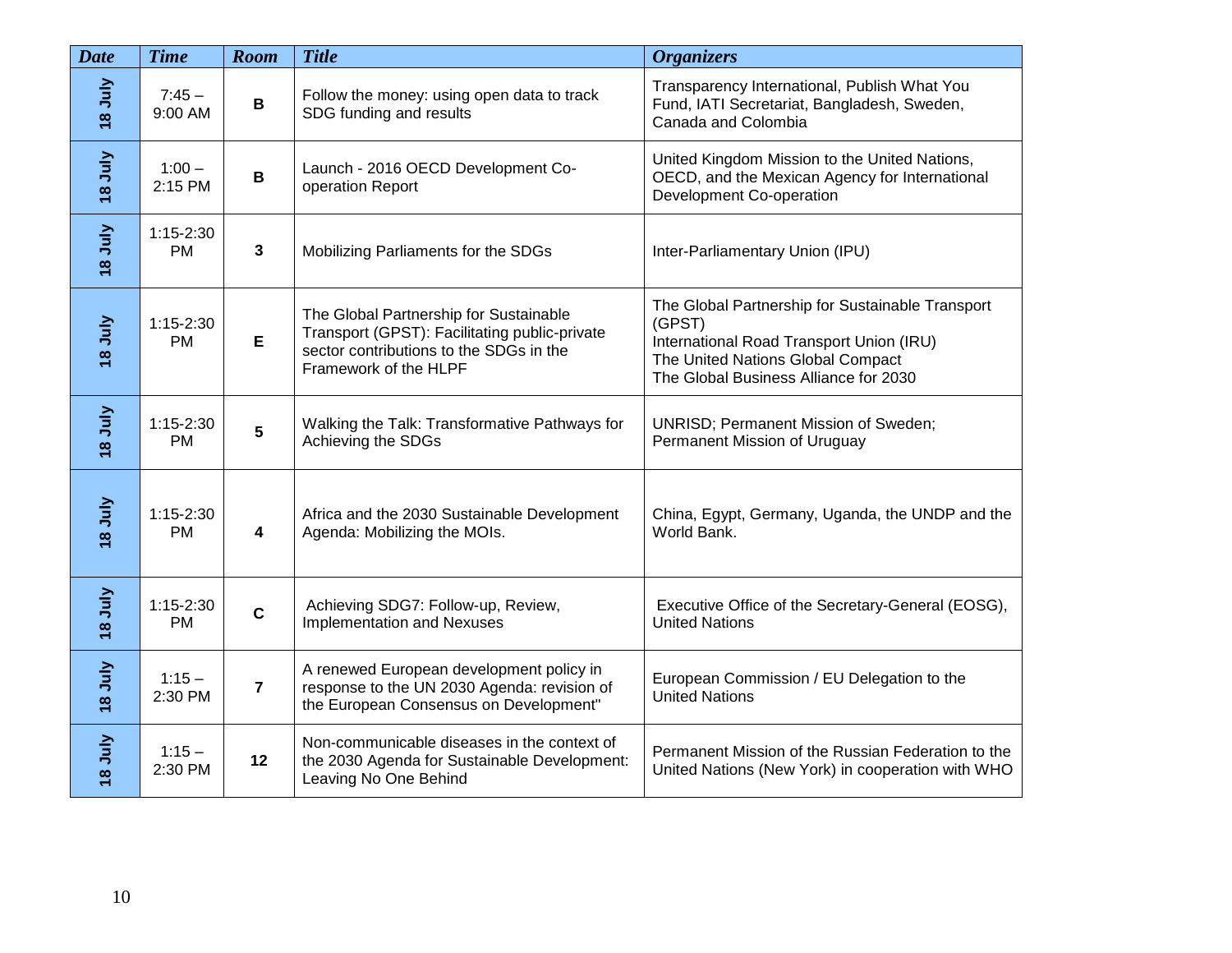| <b>VInr 81</b>        | $1:15 -$<br>2:30 PM        | F                      | Sustainable Finance to achieve the SDGs:<br>accelerating implementation of the 2030<br>Agenda through private-sector action        | Government of Kenya, Government of Switzerland<br>and the UN Global Compact                                                                                                                                                 |
|-----------------------|----------------------------|------------------------|------------------------------------------------------------------------------------------------------------------------------------|-----------------------------------------------------------------------------------------------------------------------------------------------------------------------------------------------------------------------------|
| VInr <sub>8</sub>     | $1:15 -$<br>2:45 PM        | Ford<br>Found<br>ation | The Contributions of Persons with Disabilities in<br>the HLPF Voluntary National Reviews                                           | The Stakeholder Group of Persons with Disabilities<br>Venue: Ford Foundation, East River Room, 11th<br>Floor, 320 E 43rd St, New York, NY 10017<br>(between 1st and 2nd Aves)                                               |
| <b>Ann</b> 8          | $1:15 -$<br>2:30 PM        | A                      | Youth Power for the SDGs                                                                                                           | Office of the SG's Envoy on Youth, UNDP and the<br>Major Group for Children and Youth on behalf of the<br>Interagency Working Group on Youth and SDGs                                                                       |
| <b>Annest</b>         | $1:15 -$<br>2:30 PM        | <b>UNCA</b><br>03.10   | Early action to Leave No One Behind: delivering<br>for the world's poorest people                                                  | The Overseas Development Institute (ODI)<br>Permanent Mission of the Netherlands to the UN,<br>Permanent Mission of to the UN<br>Permanent Mission of Kenya to the UN                                                       |
| <b>VInr 81</b>        | <b>EVENING</b>             |                        |                                                                                                                                    |                                                                                                                                                                                                                             |
| <b>Ann</b> 8          | $6:15 -$<br>7:30 PM        | E                      | Leaving No-One Behind: African perspectives                                                                                        | Government of Malawi as the Co-Chair of the<br>Global Partnership for Effective Development<br>Co-operation(GPEDC) and the New Partnership for<br>Africa's Development (NEPAD) Planning and<br><b>Coordinating Agency</b>   |
| VInr <sub>8</sub>     | $6:15 -$<br>7:30 PM        | $\mathbf c$            | Achieving Universal Health Coverage by 2030 -<br>working together to leave no one behind                                           | France, Japan, Sierra Leone, Thailand, The<br>International Health Partnership for UHC2030 and<br><b>WHO</b>                                                                                                                |
| <b>Ann</b> 8          | $6:15 - 7:30$<br><b>PM</b> | 5                      | Harnessing Domestic Resources: How partner<br>countries can benefit from the Addis Tax<br>Initiative                               | The International Tax Compact (ITC), in its role as<br>Secretariat of the Addis Tax Initiative (ATI), along<br>with Canada, the European Commission, the<br>Netherlands, the United Kingdom and the United<br><b>States</b> |
| July<br>$\frac{8}{3}$ | $6:15 -$<br>7:30 PM        | 7                      | Financing for Development as Means of<br>Implementation to Ensure that No One is Left<br>Behind in Asia and the Pacific            | United Nations Economic and Social Commission<br>for Asia and the Pacific (ESCAP)<br>Ministry of Foreign Affairs of the Republic of Korea                                                                                   |
| <b>VInr 81</b>        | $6:15 -$<br>7:30 PM        | $\mathbf{2}$           | "MY World 2030: Citizen focused national and<br>multi-stakeholder innovations in SDG awareness,<br>monitoring and implementation". | United Nations Development Programme and Office<br>of the Secretary-General's Envoy on Youth, on<br>behalf of the Inter-Agency Working Group on Youth<br>and 2030                                                           |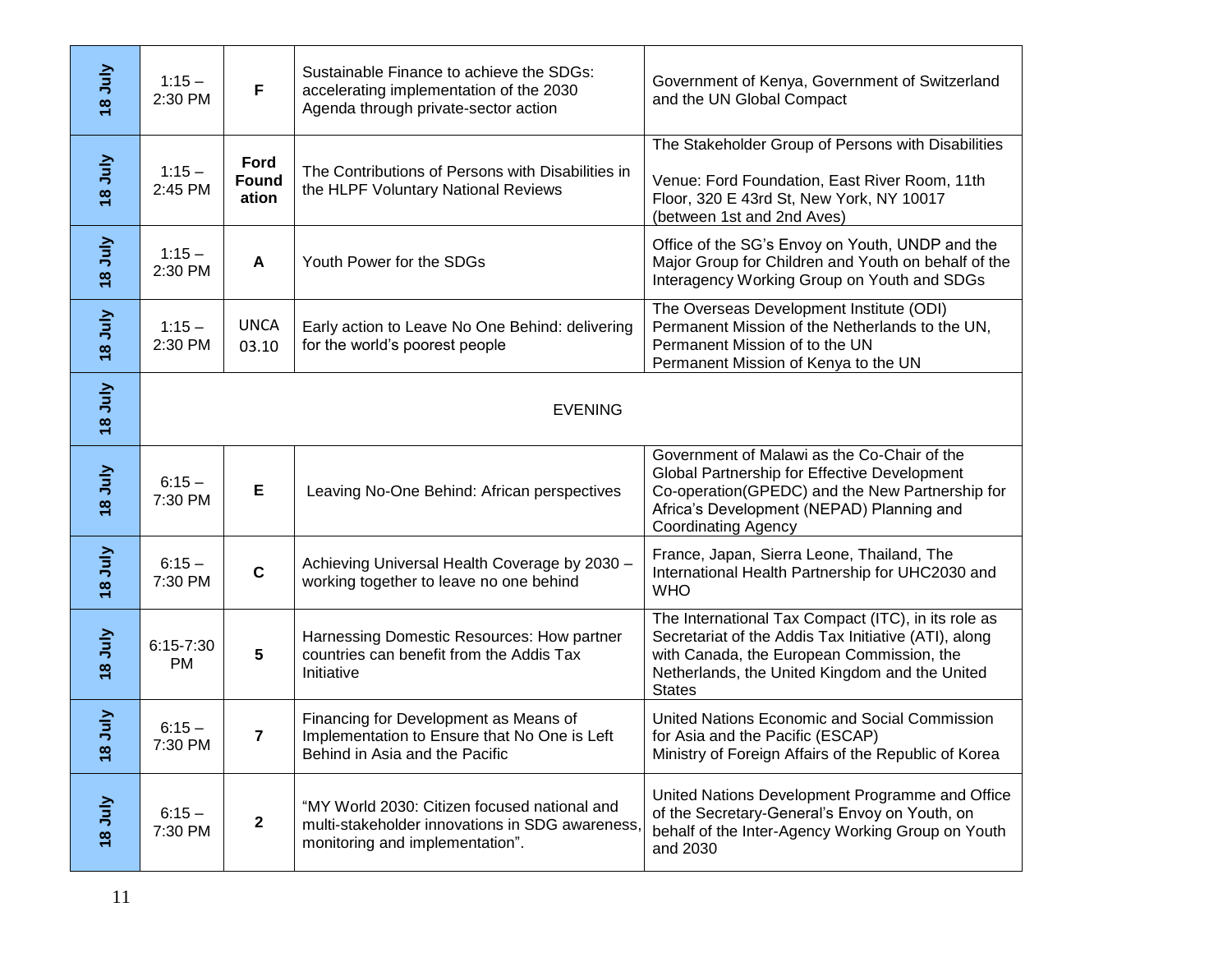| July<br>$\frac{8}{1}$ | $6:15-$<br>7:30 PM | 12 | "All aboard!" Joint action for successful<br>implementation and accountability for the 2030-<br>Agenda | Association of German Development and<br>Humanitarian Aid NGO (VENRO)<br><b>Organising Partners:</b><br>Government of Sweden<br>Government of Germany |
|-----------------------|--------------------|----|--------------------------------------------------------------------------------------------------------|-------------------------------------------------------------------------------------------------------------------------------------------------------|
| July<br>$\frac{8}{1}$ | $6:15-$<br>7:30 PM | 11 | High-level Dialogue on achieving environmental<br>sustainability for sustainable development           | <b>UNEP</b>                                                                                                                                           |

| <b>Date</b>             | <b>Time</b>                | <b>Room</b>    | <b>Title</b>                                                                                                                                      | <b>Organizers</b>                                                                                                            |
|-------------------------|----------------------------|----------------|---------------------------------------------------------------------------------------------------------------------------------------------------|------------------------------------------------------------------------------------------------------------------------------|
| VInn <sub>6</sub>       | 10:00 AM<br>to 12:00<br>PM | A              | Non-communicable Diseases and Sustainable<br>Development: A Call for Integrated<br>Implementation                                                 | Permanent Missions of the Caribbean Community<br>and the NCD Alliance)                                                       |
| <b>Ann</b> 6            | $1:15-2:30$<br><b>PM</b>   | $\overline{7}$ | Lessons for implementing the 2030 Agenda:<br>The MDG Acceleration Reviews and the NVR<br>experiences                                              | Germany, Colombia, Republic of Korea (TBC),<br>UNDP and the World Bank Group                                                 |
| VInn <sub>6</sub>       | $1:15-2:30$<br><b>PM</b>   | E              | Civil society as an active player in the<br>implementation of the 2030 Agenda<br>- models and perspectives from the EU and<br>other world regions | European Economic and Social Committee and the<br>EU Delegation to the UN                                                    |
| VInn <sub>6</sub>       | $1:15-2:30$<br><b>PM</b>   | 5              | Improving Nutrition, Improving Potential:<br>Leaving No-One Behind In The Fight Against<br>Malnutrition                                           | Government of Uganda - Office of the Prime<br>Minister<br>Government of Germany- Federal Ministry of Food<br>And Agriculture |
| <b>Ann</b> <sub>6</sub> | $1:15-2:30$<br><b>PM</b>   | $S-$<br>26MM2  | Community based natural resource and<br>ecosystem management: towards solutions that<br>leave no one behind                                       | <b>IUCN</b>                                                                                                                  |
| <b>VInf</b> 6           | $1:15-2:30$<br><b>PM</b>   | 1              | Improving Food and Nutrition Security, Reducing<br>Poverty: Lessons from GAFSP, a Multi-<br><b>Stakeholder Partnership</b>                        | Permanent Mission of Gabon;<br>Global Agriculture and Food Security Program<br>(GAFSP); Zero Hunger Challenge                |
| VInn <sub>6</sub>       | $1:15 - 2:30$<br><b>PM</b> | 11             | Opérationnalisation des ODD et priorités<br>nationales: Défis et enjeux de mise en œuvre.                                                         | Organisation Internationale de la Francophonie<br>(OIF)                                                                      |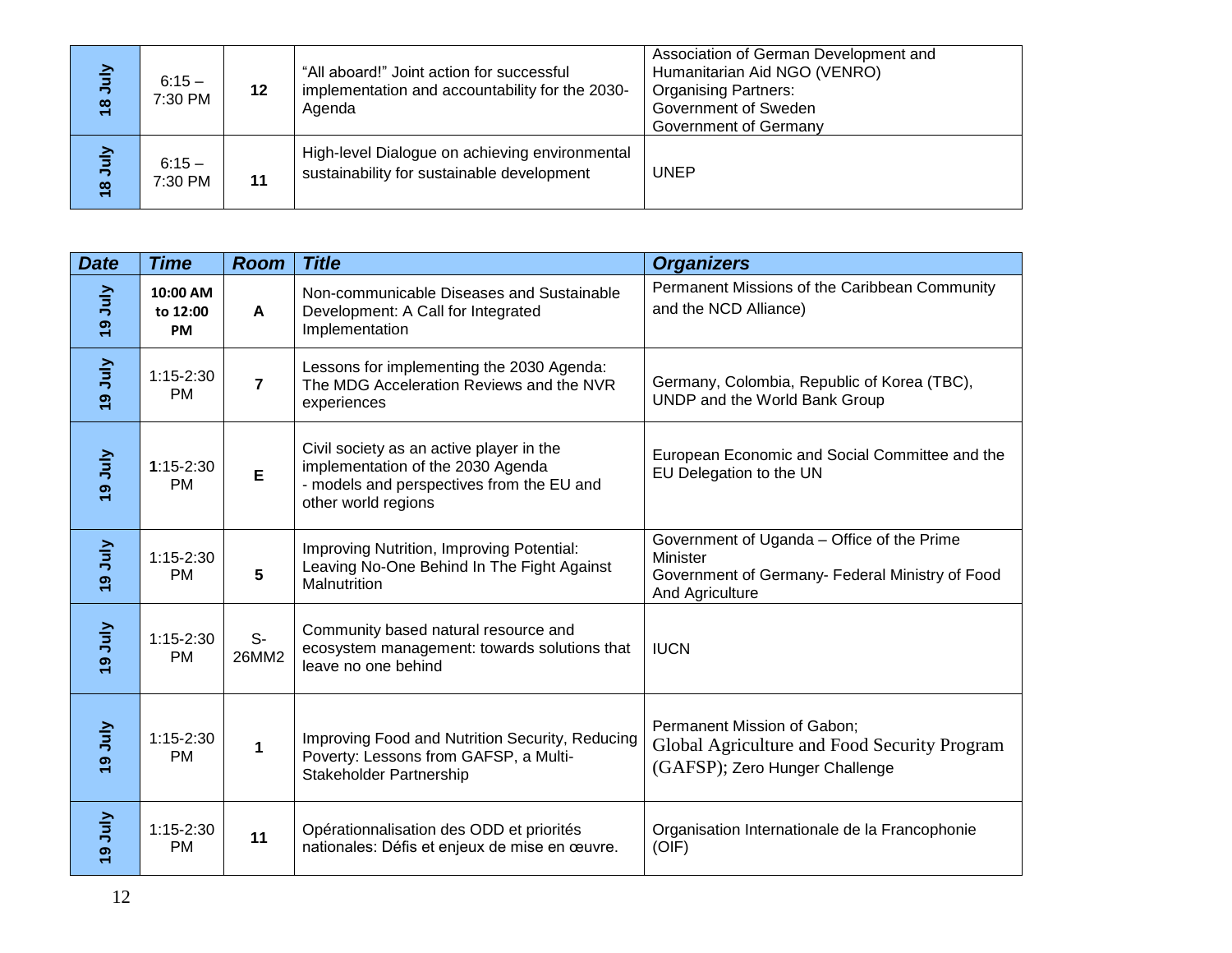| VInn <sub>6</sub> | $1:15-2:00$<br><b>PM</b>   | $\overline{2}$                              | Achieving the Sustainable Development Goals<br>through disaster risk reduction                                                                  | Organized by the Permanent Mission of Mexico and<br><b>UNISDR</b>                                                                                                                                                   |  |
|-------------------|----------------------------|---------------------------------------------|-------------------------------------------------------------------------------------------------------------------------------------------------|---------------------------------------------------------------------------------------------------------------------------------------------------------------------------------------------------------------------|--|
| VInr <sub>6</sub> | $1:15-2:30$<br><b>PM</b>   | German<br>House                             | The importance of sustainable resource use,<br>management and accounting<br>for ensuring that no one is left behind                             | International Resource Panel (UNEP)<br>and the German Federal Ministry for the<br>Environment                                                                                                                       |  |
| VInn <sub>6</sub> | $1:15 - 2:30$<br><b>PM</b> | <b>UK</b><br>Mission<br>to the<br><b>UN</b> | Leaving no-one Behind- From Promise to<br>Reality                                                                                               | Government of United Kingdom, Government of<br>Uganda, CIVICUS, Development Initiatives, and<br>Project Everyone<br>Venue: UK Mission, One Dag Hammarskjöld Plaza,<br>885 Second Avenue                             |  |
| VInn <sub>6</sub> | $1:45 -$<br>3:30 PM        | <b>NYU</b>                                  | Promoting Drug Demand Reduction Strategies,<br>Policies and Care for Persons with Mental and<br><b>Intellectual Disabilities</b>                | Society for Development and Community<br>Empowerment (SDCE)<br>Venue: NYU, Silver Building 100 Washington Sq<br>East, Room 101A - Jurow                                                                             |  |
| <b>Annet</b>      |                            | <b>EVENING</b>                              |                                                                                                                                                 |                                                                                                                                                                                                                     |  |
|                   |                            |                                             |                                                                                                                                                 |                                                                                                                                                                                                                     |  |
| VInn <sub>6</sub> | $6:15 -$<br>7:30 PM        | 3                                           | Reaching Every Woman, Every<br>Child, Every Adolescent<br>Everywhere: Achieving the SDGs by<br>Strengthening Accountability for Global Strategy | Governments of Norway; South Africa; Executive<br>Office of the United Nations Secretary General; the<br>World Health Organization; and other members of<br>the Partnership for Maternal, Newborn & Child<br>Health |  |
| VInn <sub>6</sub> | $6:15 - 7:30$<br><b>PM</b> | $\mathbf C$                                 | The Dignity Partnership to End Forced Labor in<br><b>Supply Chains</b>                                                                          | Permanent Missions of: United States, Member<br>States of The Dignity Partnership (tbc), the<br>International Labor Organization (ILO), other UN<br>Agencies (tbc)                                                  |  |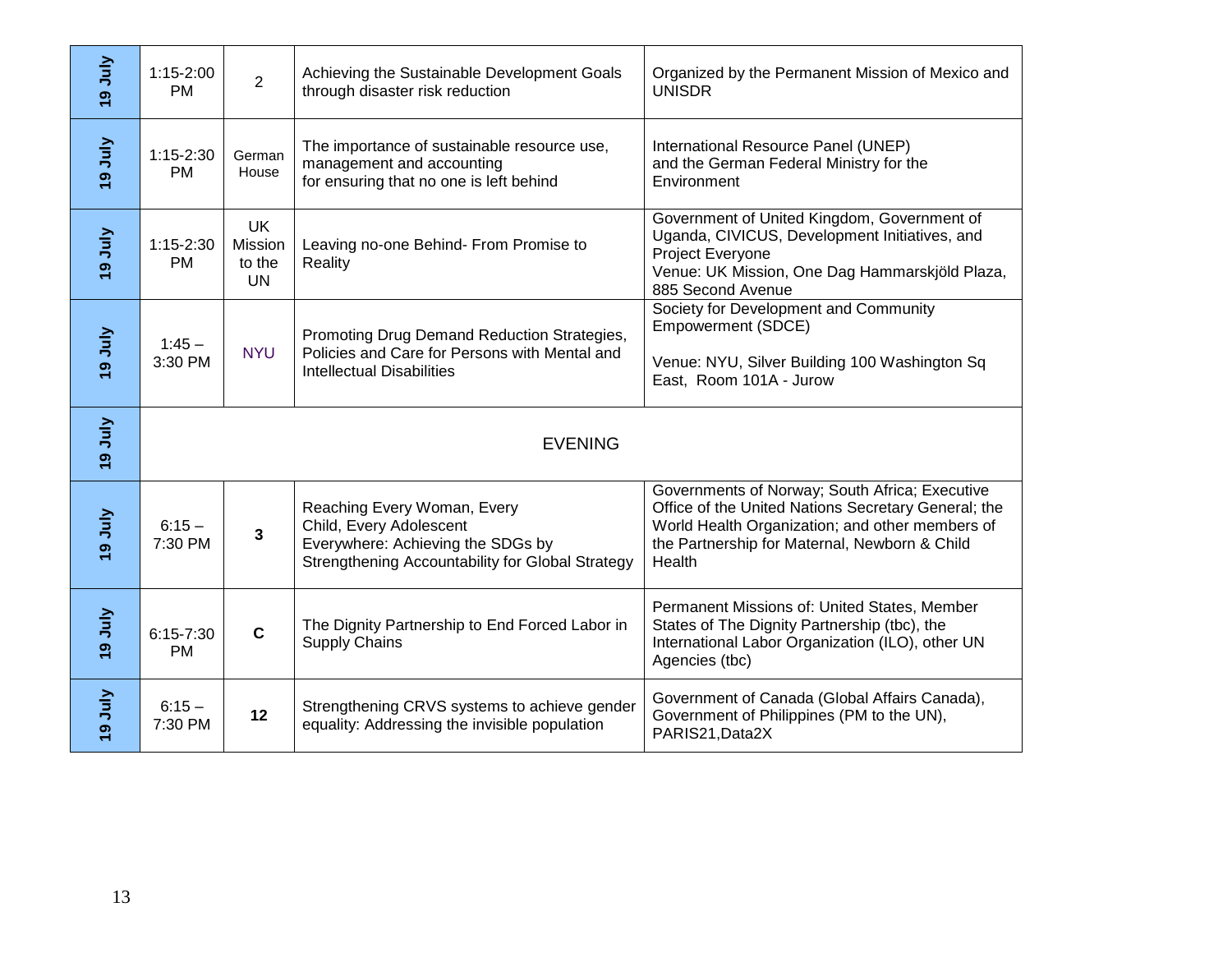| VInn <sub>6</sub> | $6:15 -$<br>7:30 PM |   | Ensuring no one is left behind: the importance<br>of policy coherence for sustainable development                          | Government[s] of Sweden and Mexico and a<br>coalition of think tanks which includes the World<br>Resources Institute (WRI), Organisation for<br>Economic Co-operation and Development (OECD),<br>European Centre for Development Policy<br>Management (ECDPM), European Environment<br>Agency (EEA) (tbc), German Development Institute<br>(DIE) |
|-------------------|---------------------|---|----------------------------------------------------------------------------------------------------------------------------|--------------------------------------------------------------------------------------------------------------------------------------------------------------------------------------------------------------------------------------------------------------------------------------------------------------------------------------------------|
| VInr <sub>6</sub> | $6:15 -$<br>7:30 PM | 5 | Involving all partners in SDG implementation<br>and review -<br>Perspectives from different parts of society<br>(Germany)" | <b>Federal Government Of Germany</b>                                                                                                                                                                                                                                                                                                             |

| <b>Date</b>    | <b>Time</b>                  | <b>Room</b>                                         | <b>Title</b>                                                                                                                                               | <b>Organizers</b>                                                                                                                              |
|----------------|------------------------------|-----------------------------------------------------|------------------------------------------------------------------------------------------------------------------------------------------------------------|------------------------------------------------------------------------------------------------------------------------------------------------|
| 20 July        | 10:00<br>$a.m. -$<br>1:00 PM | #1F<br><b>Franci</b><br>scans<br>$Int$ <sup>'</sup> | Without Community Development There Is No<br>Sustainable Development                                                                                       | International Association for Community<br>Development<br>Venue: Franciscans International, 246th East 46th St<br>#1F, New York, NY 10017-2937 |
| <b>ZO July</b> | $1:00 -$<br>2:45 PM          | $12 \,$<br>floor<br>IPI                             | Ensuring no One is Left Behind: A High-Level<br>Dialogue on Migration and Refugees                                                                         | International Peace Institute<br>Venue: International Peace Institute, 12 <sup>th</sup> floor,<br>777 United Nations Plaza, New York, NY 10017 |
| 20 July        | $1:15-2:30$<br>PM.           | A                                                   | Leaving No One Behind: Innovative Approaches<br>To Measuring Progress In Inclusive And<br>Sustainable Rural Transformation To Realize<br>The 2030 Agenda   | <b>IFAD</b>                                                                                                                                    |
| 20 July        | $1:15 - 2:30$<br><b>PM</b>   | 3                                                   | Leaving no country behind - Sustainable<br>Industrialisation and Infrastructure to Support<br>Landlocked Developing Countries (LLDCs)                      | UNIDO and UN-OHRLLS                                                                                                                            |
| 20 July        | $1:15-2:30$<br><b>PM</b>     | 5                                                   | Tracking Progress to Ensure No- one is Left<br>Behind - Contributing to Follow up and Review<br>of the Water, Sanitation and Hygiene Target of<br>the SDGs | Permanent Mission of Portugal and<br>Permanent Mission of Ethiopia                                                                             |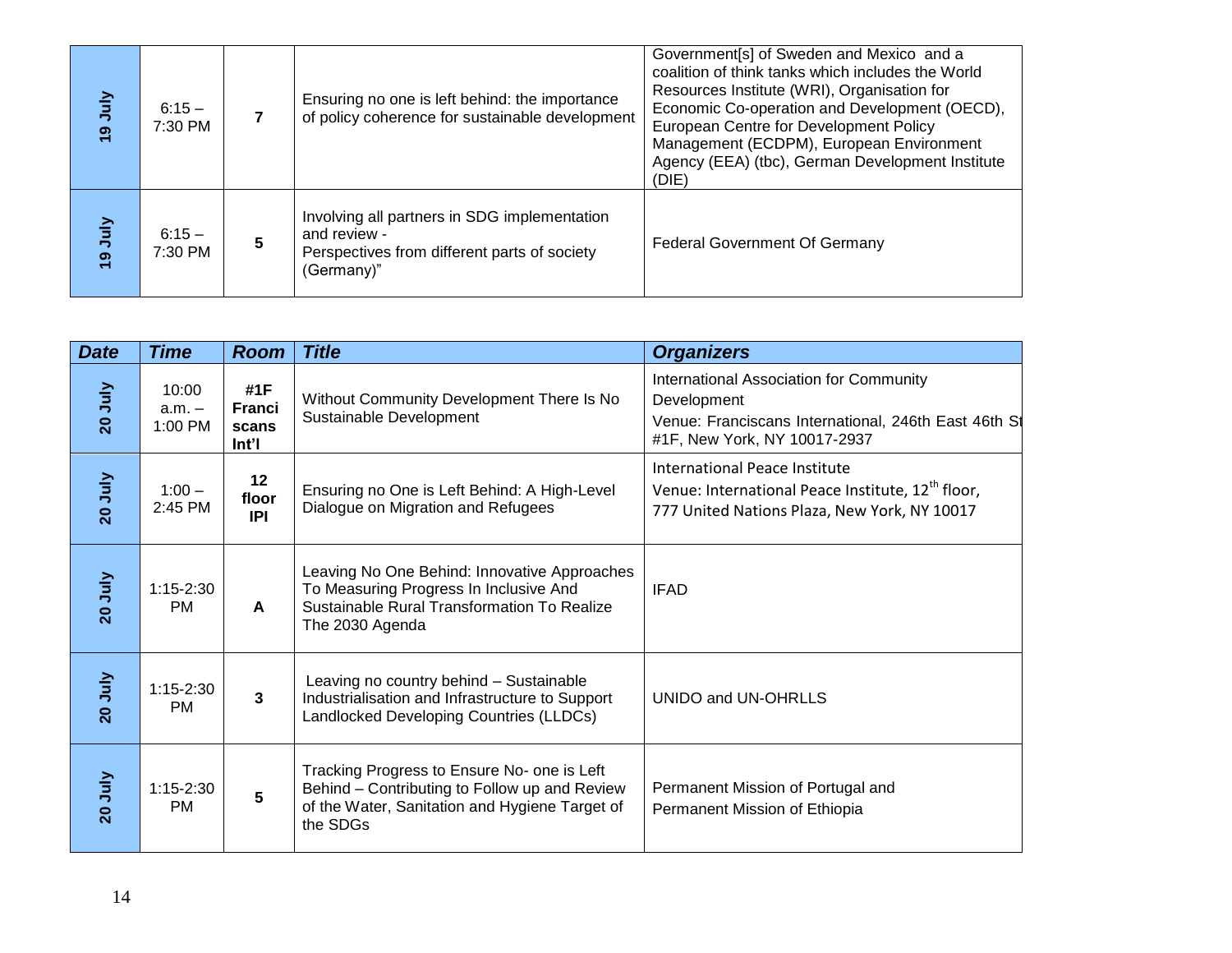| 20 July        | $1:15-2:30$<br><b>PM</b> | $\overline{7}$             | The contribution of Supreme Audit Institutions to<br>ensuring that no one is left behind in the<br>implementation of the SDGs                   | The International Organization of Supreme Audit<br>Institutions (INTOSAI), the United Nations<br>Department of Economic and Social Affairs (UN-<br>DESA/DPADM) and the Permanent Missions of<br>Austria and the United Arab Emirates |
|----------------|--------------------------|----------------------------|-------------------------------------------------------------------------------------------------------------------------------------------------|--------------------------------------------------------------------------------------------------------------------------------------------------------------------------------------------------------------------------------------|
| 20 July        | $1:15 -$<br>2:30 PM      | $\overline{2}$             | The Sustainable Development Goals (SDGs)<br>are Coming to Life: Stories of Country<br>Implementation and UN Support                             | UNDG, Korea, Pakistan and Sierra Leone                                                                                                                                                                                               |
| 20 July        | $1:15 -$<br>2:30 PM      | 12                         | Social and Solidarity Economy as a Strategic<br>Means of Implementation of the SDGs                                                             | France in collaboration with the UN Inter-Agency<br>Task Force on Social and Solidarity Economy                                                                                                                                      |
| 20 July        | $1:15 -$<br>2:30 PM      | B                          | Integrated Regional Development Approach for<br><b>Building Inclusive and Resilient Societies</b>                                               | (UNDP), (UN-Habitat), United Nations Office for<br>Disaster Risk Reduction (UNISDR), United Nations<br>Centre for Regional Development (UNCRD) and<br>International Recovery Platform (IRP)                                          |
| 20 July        | $1:15 -$<br>2:45 PM      | F                          | "Public-Private Partnerships for Sustainable<br>Development: Fostering the Information Society<br>to support the implementation of Agenda 2030" | Permanent Mission of Latvia to the UN and the<br>Permanent Mission of Tunisia to the UN<br>in collaboration with 21st Century Fox, AT&T, intel,<br>Google, Microsoft and Verisign                                                    |
| 20 July        | $1:15 -$<br>2:30 PM      | Instituto<br>Cervant<br>es | The role of the science-policy interface for the<br>national implementation of the 2030 Agenda                                                  | United Nations University Institute for the Advanced<br>Study of Sustainability (UNU-IAS)<br>Venue: Auditorium, Instituto Cervantes New York<br>211 East 49th Street, NYC 10017                                                      |
| <b>ZD July</b> | <b>EVENING</b>           |                            |                                                                                                                                                 |                                                                                                                                                                                                                                      |
| 20 July        | $6:15 -$<br>7:30 PM      | $\mathbf C$                | Sustainable Livestock, Sustainable Lives                                                                                                        | International Livestock Research Institute, CGIAR                                                                                                                                                                                    |
| 20 July        | $6:15 -$<br>7:30 PM      | 5                          | Building Capacities for Implementing the SDGs                                                                                                   | Organized by the Department of Economic and<br>Social Affairs (Division for Sustainable Development<br>and Division for Public Administration) and UNDP<br>(Strategic Policy Unit and the Sustainable<br>Development Cluster)        |